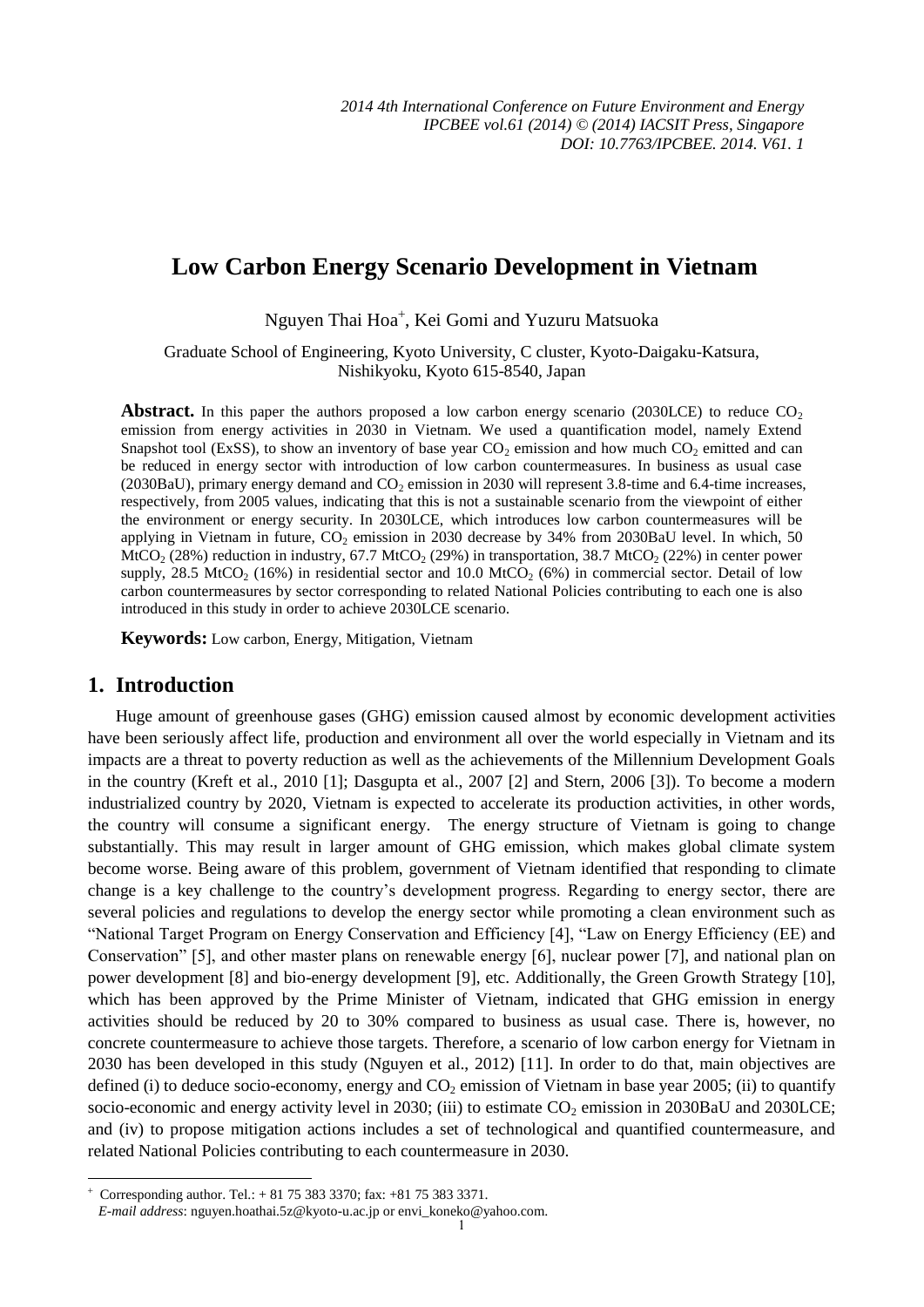# **2. Methodology and Assumptions**

In order to create a low carbon energy scenario, we applied a method based on the idea of "back casting", which sets a desirable goal first in order to determine the direction of energy activities, and then seeks the way to achieve it (Gomi et al., 2010 [12] and 2011 [13]). Quantification tool, namely Extended Snapshot Tool (ExSS), which was developed by Gomi et al. (2010) [12], was used to estimate  $CO_2$  emission in energy sector in Vietnam. ExSS is a bottom-up engineering type model, and formulated as a system of simultaneous equations, and given a set of exogenous variables and parameters, solution is uniquely defined. In this study, only  $CO<sub>2</sub>$  emission from energy consumption is calculated, even though, ExSS can be used to estimate other GHG and environmental loads such as air quality. An input-output approach is applied in order to determine output of industries. Passenger transport demand can be estimated from population, trip generation, modal split and average trip distance data. Freight transport demand is calculated from output of manufacturing industries. The activity level of each sector, energy demand by fuels is determined with three parameters i.e energy service demand per driving force, energy efficiency and fuel share. The study estimates energy demand and CO<sub>2</sub> emission of five sectors namely residential, commercial, industry, transport (passenger and freight), and power supply and generation.

| <b>Indicator</b>      | <b>Ouantification (2030BaU scenario)</b>            | <b>Tendency to</b>                                          |
|-----------------------|-----------------------------------------------------|-------------------------------------------------------------|
| Population            | 104 million people                                  | Growth rate at 0.9 % per annum                              |
| Demographic           | [Male] 0-14: 8%, 15-64: 35.9%, 65+: 5.8%            | Number of male births are higher than                       |
| composition           | [Female] 0-14: 7.7%, 15-64: 35.2%, 65+: 7.4%        | female births                                               |
| Average number of     | $3.5(4.2 \text{ in } 2005)$                         | Slight decrease in average size of                          |
| persons per household |                                                     | household                                                   |
| <b>GDP</b>            | 6.5%                                                | Average annual growth rate during the<br>period 2005 - 2030 |
| Industrial structure  | [Agriculture, Fishery, Forestry]: 17% (22% in 2005) | Sectoral share of primary industry has a                    |
|                       | [Industry, Construction]: 43% (41% in 2005)         | decrease trend, whilst secondary and                        |
|                       | Service]: 40% (37% in 2005)                         | tertiary industry has an increasing trend.                  |
| Demand structure      | Contribution of export in GDP: 29% (29% in 2005)    | Export maintains its share in GDP                           |
| Transport             | Passenger transport:                                | Drastically increase of private vehicles                    |
|                       | [Train] 0.1%, [Bus] 0.6%, [Waterway] 0.6%, [Car]    | especially motorbike and car                                |
|                       | 0.3%, [Motorbike] 8.3% [Walk & Bike] 90%,           |                                                             |
|                       | [Aviation] 0.1%                                     |                                                             |
|                       | Freight transport:                                  | Keep its role the same as the base year                     |
|                       | Train] 2%, [Waterway] 27%, [Truck] 71%              | 2005                                                        |

| Table 1: Quantitative socio-economic assumption in 2030 |  |  |
|---------------------------------------------------------|--|--|
|                                                         |  |  |

# **3. Results**

#### **3.1. A snapshot of socio-economic development in Vietnam in 2030**

With annual growth rate of 0.9%, population in 2030 increased 1.3 times compared to 2005, whereas increasing of household number was slightly larger because of smaller size of household. With annual growth rate of 6.5%, GDP increased more than 5 times in 2030 compared to 2005. In which, GDP contributed by secondary and tertiary sectors increased much higher than one contributed by primary sector. Passenger and freight transport increased 2.4 and 6.1 times in 2030 compared to 2005, respectively. Freight transport would increase faster than passenger transport because of rapid development of secondary industry sector.

#### **3.2. Energy demand and CO2 emissions**

#### **3.2.1. Final energy demand**

Results show that the annual total final energy requirement of residential, commercial, industrial and transport sectors is expected to increase annually at 5.1% (2030BaU) and 4.0% (2030LCE) over the outlook period, from 44Mtoe in 2005 to 154Mtoe in 2030BaU scenario and 120Mtoe in 2030LCE scenario. The projected final energy demand growth in 2030BaU scenario is higher than the past decade of 4.4% between 1995 and 2005. The share of oil in final energy demand is projected to increase rapidly, accounting for 40% and 35% of total energy demand in 2030BaU and 2030LCE scenarios, respectively, as a result of increased travel activities in transport sector. It is followed by electricity and coal which account for 24% and 23% of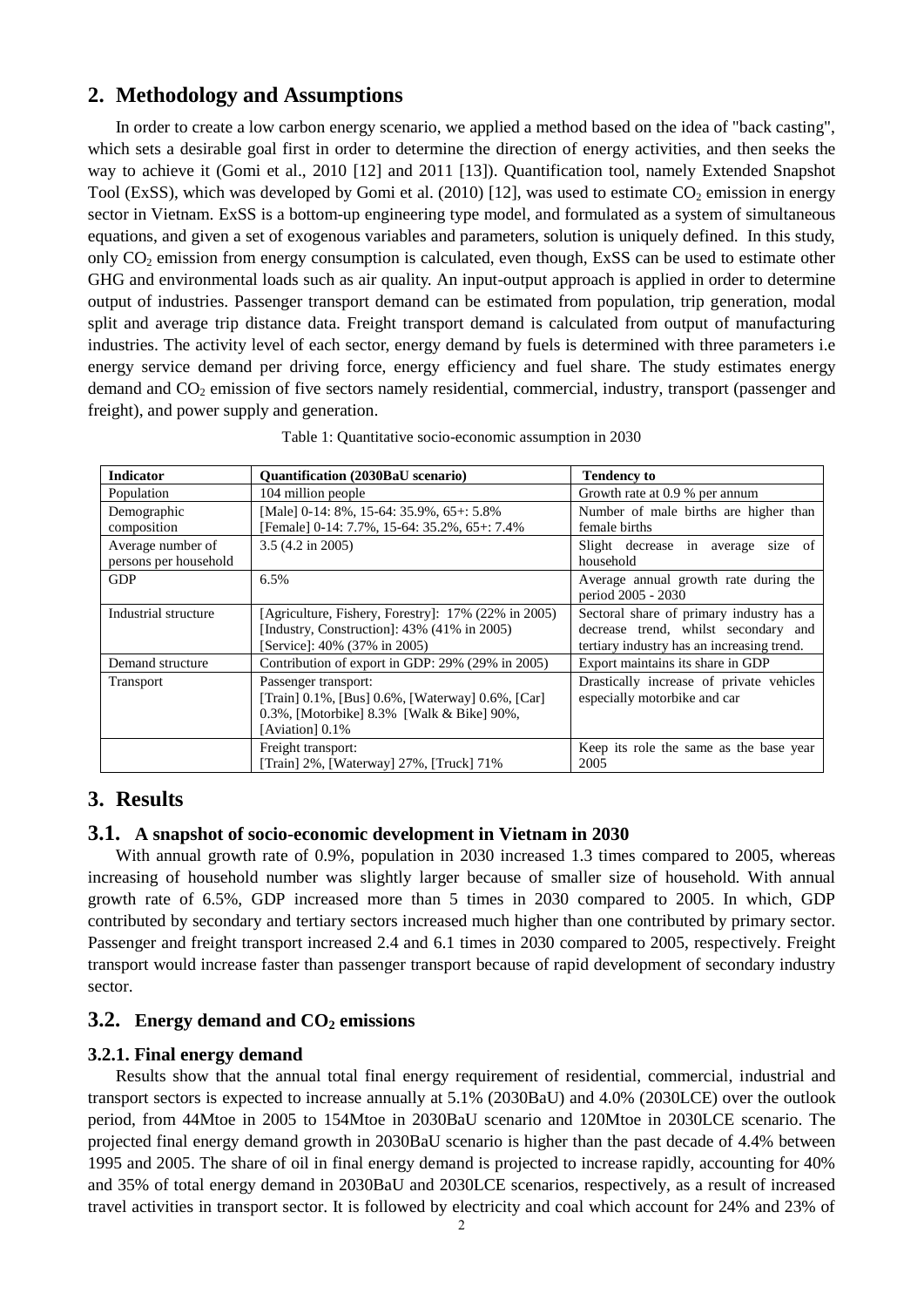total energy demand in 2030BaU and 2030LCE scenarios, respectively. The demand for electricity and coal is driven by increased economic activity, urbanization and rural electrification program. Although, there is a promotion of renewable energy in electricity generation (nuclear, solar and wind powers) in both 2030BaU and 2030LCE scenarios, the share of renewable energy in total final energy still decrease as more population has access to modern energy, resulting in a reduction of the demand for traditional fuels (biomass, rice husk and charcoal etc.,) for cooking. The share of traditional fuels in total final energy consumption would reduce from 52% in the base year 2005; to 14% in 2030BaU scenario and 18% in 2030LCE scenario. Regarding to the target of being the industrialization country, energy demand in industrial sector is expected to increase dramatically and being the largest consumer of final energy - almost 41% and 45% in 2030BaU and 2030LCE scenarios, respectively. The share of energy demand consumed by residential sector is projected to reduce substantially from 59% in 2005 to 30% in 2030BaU scenario and to 32% in 2030LCE scenario, as a result of biomass being replaced by commercial energy sources. It is followed by transport sector, accounting for 23% and 16% in 2030BaU and 2030LCE scenarios, respectively. The finding shows that the shares of industrial and transport sectors are expected to increase in future, while the share of residential sector decreases. This is because of continued trends of industrialization and increasing population and travel demand. It can be said that energy consumption of industrial and transport sectors highlight the important role of these sectors in Vietnam's energy sector in future. Compared to other sectors, the share of final energy consumption of commercial sector is smaller, which account for only 6% in 2030BaU scenario and 7% in 2030LCE scenario.

#### **3.3. Primary energy demand**

The primary energy demand is projected to increase 3.8 times from 52Mtoe in 2005 to about 197Mtoe in 2030BaU scenario, increasing annually at 5.5% over the outlook period. Commercial energy sources are expected to increase rapidly and surpass traditional energy sources (straw, husk, charcoal and so on) in 2005, account for more than 80% of the primary energy mix. Consequently, the share of biomass is decrease substantially from 45% in 2005 to 13 and 16% in 2030BaU and 2030LCE scenarios, respectively. This could be explained by the fact that due to improved living standards and rural electrification, a huge amount of population will have access to modern energy, resulting in a reduction in biomass demand.

Among the fossil fuels, petroleum products are expected to continue to account for the largest share in total primary energy demand, mainly utilized in the transportation and industrial sectors. Coal and natural gas demand are projected to be major driven by sharp increase of the electricity and industrial sectors, accounting for almost 33% and 14% of total primary energy demand, respectively in 2030BaU scenario. The shares of nuclear and solar and wind are projected to account for 2% and 6% in 2030BaU and 2030LCE scenarios, respectively.

#### **3.4. Electricity generation mix**

The demand for electricity is expected to increase significantly in the future, from 9% in 2005, to approximately 24% and 23% of total final energy requirements in 2030BaU and 2030LCE scenarios by the year 2030, respectively. The increasing electricity demand is attributed to increased economic activities, population growth and urbanization. As identified a key dynamic for industrialization of the country's economy, the industrial sector is primarily responsible for increased electricity demand, accounting for more than 50% of total electricity consumption in both 2030 scenarios. Moreover, residential sector is ranked as the second largest electricity consumer because of the population grow, high income lead to high energy service demand as well as improvement in access to national electricity grid, accounting for 35% (2030BaU) and 33% (2030LCE) of total electricity consumption.

From 2005 to 2030, the share of hydro is expected to decrease from 19% to 14 and 15% in 2030BaU and 2030LCE scenarios, respectively. By contrast, coal-fired electricity generation is expected to increase considerably and take a biggest share at 46% and 40% in 2030BaU and 2030LCE scenarios, respectively, an almost two-fold increase over 2005. The share of gas-fired electricity generation is projected to decrease to nearly 27% in both 2030 scenarios. Meanwhile, the share of nuclear power is expected to increase to 2% in 2030BaU scenario and 6% in 2030LCE scenario. The increase of nuclear and renewable energy, which are substituted for coal, are considered as an important role to play in ensuring the security of energy supply,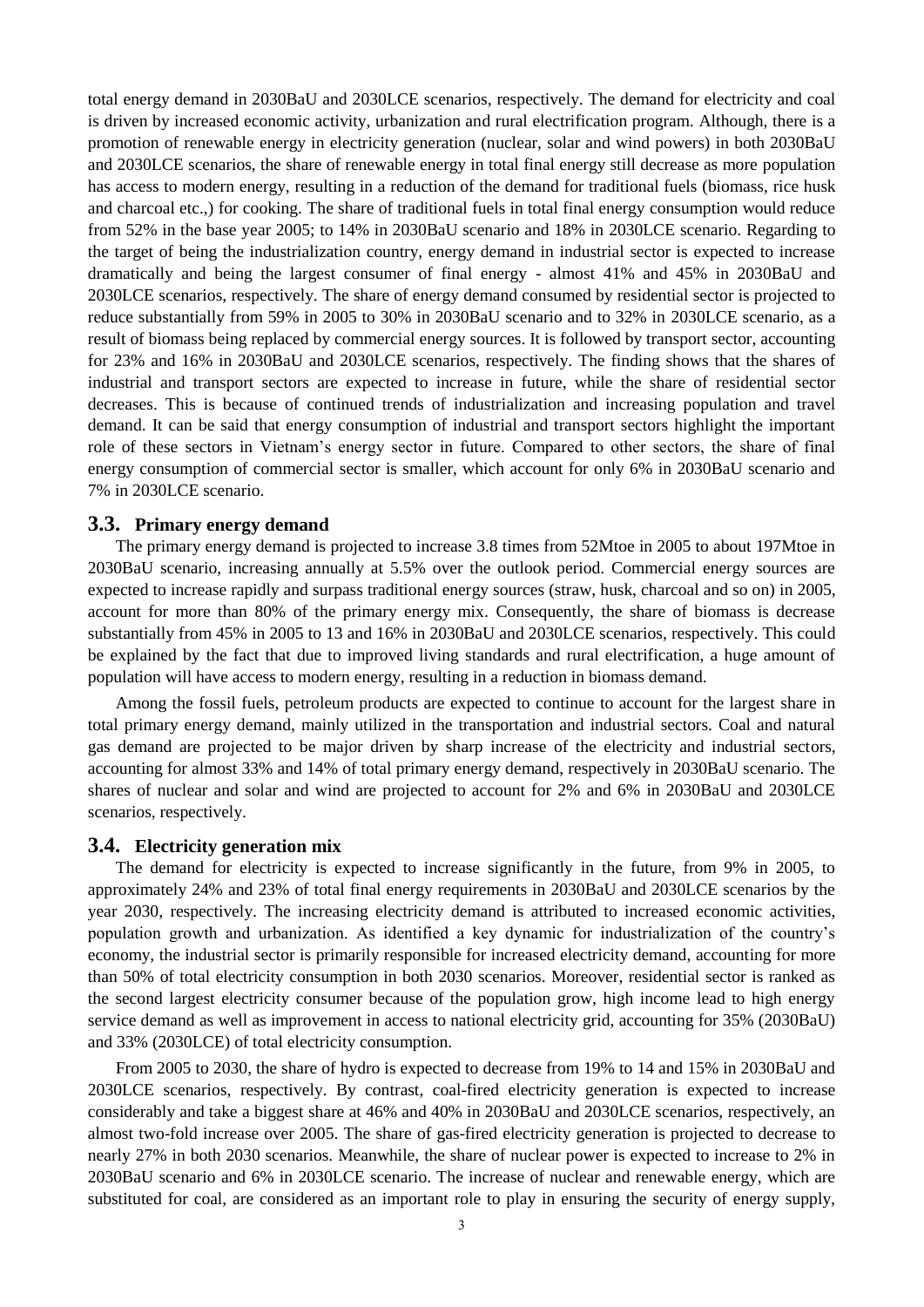through a diversification of fuel mix and in making energy activities towards low carbon economy. In addition, other renewable energy such biomass, solar and wind are expected to produce electricity in 2030 and the share of them accounts for 7% in both 2030BaU and 2030LCE scenarios.

| Sector Low-carbon countermeasure        |                                                              | <b>Identidied implementtation reduction</b><br>intensity (%) |           | Emission<br>(MtCO <sub>2</sub> ) | <b>Related National Policy</b>                                                                                     |
|-----------------------------------------|--------------------------------------------------------------|--------------------------------------------------------------|-----------|----------------------------------|--------------------------------------------------------------------------------------------------------------------|
|                                         | Energy efficiency home appliances                            |                                                              |           |                                  | Law on Energy Efficiency and Conservation [5]                                                                      |
|                                         | High energy efficiency air condition                         | Diffusion ratio                                              | 70        | 1.6                              |                                                                                                                    |
|                                         | High energy efficiency cooking stove                         |                                                              |           | 5.9                              |                                                                                                                    |
|                                         | Coal-cooking stove                                           | Diffusion ratio                                              | 25        |                                  |                                                                                                                    |
|                                         | LPG cooking stove                                            | Diffusion ratio                                              | 40        |                                  | Law on Energy Efficiency and Conservation [5]                                                                      |
|                                         | Biomass cooking stove                                        | Diffusion ratio                                              | 55        |                                  |                                                                                                                    |
|                                         | Electricity cooking stove                                    | Diffusion ratio                                              | 40        |                                  |                                                                                                                    |
|                                         | High energy efficiency lighting (Compact fluorescent         | Diffusion ratio                                              | 60        | 2.3                              |                                                                                                                    |
|                                         |                                                              |                                                              |           |                                  |                                                                                                                    |
|                                         | lamps substitute incandescent light)                         |                                                              |           |                                  |                                                                                                                    |
|                                         | High energy efficiency refrigerator                          | Diffusion ratio                                              | 60        | 0.9                              | Law on Energy Efficiency and Conservation [5]                                                                      |
|                                         | High energy efficiency water heating                         |                                                              |           | 0.9                              |                                                                                                                    |
|                                         | Coal - water heating                                         | Diffusion ratio                                              | 25        |                                  |                                                                                                                    |
|                                         | Oil - water heating                                          | Diffusion ratio                                              | 67        |                                  |                                                                                                                    |
| Residential sector                      | Biomass - water heating                                      | Diffusion ratio                                              | 55        |                                  | Law on Energy Efficiency and Conservation [5]                                                                      |
|                                         | Solar water heating                                          | Diffusion ratio                                              | 10        |                                  |                                                                                                                    |
|                                         | Energy efficiency improvement of electric appliances         | Diffusion ratio                                              | 60        | 1.2                              |                                                                                                                    |
|                                         | Energy saving behavior                                       |                                                              |           | 4.3                              | Energy consumption: saving 3% to 5% (2006-2010)                                                                    |
|                                         | Cooling (Energy service demand reduction ratio 17%)          | Diffusion ratio                                              | 100       |                                  | and 5% to 8% (2011-2015) [4]                                                                                       |
|                                         | Heating (Energy service demand reduction ratio 17%)          | Diffusion ratio                                              | 100       |                                  |                                                                                                                    |
|                                         | Hot water (Energy service demand reduction ratio 17%)        | Diffusion ratio                                              | 100       |                                  | Energy consumption saving 15% (2020) and 30%                                                                       |
|                                         | Cooking (Energy service demand reduction ratio 17%)          | Diffusion ratio                                              | 100       |                                  | $(2030)$ [14]                                                                                                      |
|                                         |                                                              |                                                              | 100       |                                  |                                                                                                                    |
|                                         | Other home electric appliances                               | Diffusion ratio                                              |           |                                  |                                                                                                                    |
|                                         | Other fuel shifting                                          |                                                              |           | 11.3                             | Share of household using renewable energy in cooking                                                               |
|                                         |                                                              |                                                              |           |                                  | 50% (2010), 80% (2020) [6]                                                                                         |
|                                         | <b>Total</b>                                                 |                                                              |           | 28.5                             |                                                                                                                    |
|                                         | High energy efficiency air condition                         | Diffusion ratio                                              | 70        | 1.2                              | Law on Energy Efficiency and Conservation [5]                                                                      |
|                                         | High energy efficiency lighting                              | Diffusion ratio                                              | 40        | 0.3                              |                                                                                                                    |
|                                         | High energy efficiency refrigerator                          | Diffusion ratio                                              | 80        | 1.1                              |                                                                                                                    |
|                                         | High energy efficiency water heating                         |                                                              |           | 1.0                              |                                                                                                                    |
|                                         | Coal - water heating                                         | Diffusion ratio                                              | 50        |                                  |                                                                                                                    |
|                                         | Oil - water heating                                          | Diffusion ratio                                              | 57        |                                  |                                                                                                                    |
|                                         | Solar water heating                                          | Diffusion ratio                                              | 15        |                                  |                                                                                                                    |
| Commercial sector                       |                                                              |                                                              |           |                                  | Law on Energy Efficiency and Conservation [5]                                                                      |
|                                         | Energy efficiency improvement of electric appliances         | Diffusion ratio                                              | 60        | 0.6                              |                                                                                                                    |
|                                         | High energy efficiency cooking stove                         | Diffusion ratio                                              |           | 0.8                              |                                                                                                                    |
|                                         | Coal-cooking stove                                           | Diffusion ratio                                              | 50        |                                  |                                                                                                                    |
|                                         | LPG cooking stove                                            | Diffusion ratio                                              | 57        |                                  |                                                                                                                    |
|                                         | Electricity cooking stove                                    | Diffusion ratio                                              | 50        |                                  |                                                                                                                    |
|                                         | Energy saving behavior                                       |                                                              |           | 1.8                              | Energy consumption: saving 3% to 5% (2006-2010)                                                                    |
|                                         | Cooling (Energy service demand reduction ratio 20%)          | Diffusion ratio                                              | 100       |                                  | and 5% to 8% (2011-2015) [4]                                                                                       |
|                                         | Heating (Energy service demand reduction ratio 20%)          | Diffusion ratio                                              | 100       |                                  |                                                                                                                    |
|                                         | Hot water (Energy service demand reduction ratio 20%)        | Diffusion ratio                                              | 100       |                                  | Energy consumption saving 15% (2020) and 30%                                                                       |
|                                         | Cooking (Energy service demand reduction ratio 20%)          | Diffusion ratio                                              | 100       |                                  | $(2030)$ [14]                                                                                                      |
|                                         | Other electric appliances                                    | Diffusion ratio                                              | 100       |                                  |                                                                                                                    |
|                                         | Other fuel shifting                                          |                                                              |           | 3.2                              |                                                                                                                    |
|                                         | <b>Total</b>                                                 |                                                              |           | 10.0                             |                                                                                                                    |
|                                         | Energy efficiency equipments                                 |                                                              |           | 23.5                             | In dustry 50% cleaner production technology will be                                                                |
|                                         |                                                              | Diffusion ratio                                              | $40 - 50$ |                                  |                                                                                                                    |
| Industrial sector                       | High energy efficiency boiler                                | Diffusion ratio                                              | $35 - 65$ |                                  | applied and energy saving 8-13% (2020); almost cleaner                                                             |
|                                         | High energy efficiency furnace                               |                                                              |           |                                  | production technology will be applied (2050) [14]                                                                  |
|                                         | High energy efficiency motor                                 | Diffusion ratio                                              | 60        |                                  |                                                                                                                    |
|                                         | Energy saving (Energy service demand reduction ratio         |                                                              |           | 10.9                             |                                                                                                                    |
|                                         | 20%)                                                         |                                                              |           |                                  |                                                                                                                    |
|                                         | Other fuel shifting                                          |                                                              |           | 15.7                             |                                                                                                                    |
|                                         | <b>Total</b>                                                 |                                                              |           | 50.0                             |                                                                                                                    |
|                                         | Energy effciency in transport mode                           | Diffusion ratio                                              | 30-50     | 13.4                             |                                                                                                                    |
|                                         | Bio fuel (from oil to bio fuel)                              | Diffusion ratio                                              | 3         | 0.3                              | Using bio-energy, meeting 0.4% (2010), 1% (2015) and                                                               |
|                                         |                                                              |                                                              |           |                                  | 5% (2025) of oil and gasoline demand in country [9]                                                                |
|                                         |                                                              |                                                              |           |                                  |                                                                                                                    |
|                                         |                                                              |                                                              |           |                                  |                                                                                                                    |
|                                         | Modal shift                                                  |                                                              |           | 9.6                              | Shift from high intensity energy to lower intensity in                                                             |
|                                         |                                                              |                                                              |           |                                  | transportation 40% (2020) and 80% (2050) [14]                                                                      |
| nger transport sector                   | From vehicle to train                                        | Share of train $= 0.1\%$                                     |           |                                  | Inceasing public transport 5-7% in medium and large                                                                |
|                                         |                                                              | (base year = $0.04%$ )                                       |           |                                  | cities: 35-35% (2020) and 50% (2050) [14]                                                                          |
|                                         | From vehicle to bus                                          | Share of bus $= 2.3\%$                                       |           |                                  |                                                                                                                    |
| Passe                                   |                                                              |                                                              |           |                                  |                                                                                                                    |
|                                         |                                                              | (base year = $0.33%$ )                                       |           |                                  |                                                                                                                    |
|                                         | From vehicle and ship to walk and bike                       | Share of walk $&$ bike = 93%                                 |           |                                  |                                                                                                                    |
|                                         |                                                              | (base year = $90\%$ )                                        |           |                                  |                                                                                                                    |
|                                         | <b>Total</b>                                                 |                                                              |           | 23.4                             |                                                                                                                    |
|                                         | Energy effciency in transport mode                           | Diffusion ratio                                              | 30-50     | 23.9                             | Shift from high intensity energy to lower intensity in                                                             |
|                                         |                                                              |                                                              |           |                                  | transportation 40% (2020) and 80% (2050) [14]                                                                      |
| Freight transport                       | Bio fuel (from oil to bio fuel)                              | Diffusion ratio                                              | 5         | 1.1                              |                                                                                                                    |
|                                         | Modal shift                                                  |                                                              |           | 4.0                              |                                                                                                                    |
|                                         | From large vehicle to train                                  | Share of train $= 5\%$                                       |           |                                  |                                                                                                                    |
|                                         |                                                              | Share of $ship = 30%$                                        |           |                                  |                                                                                                                    |
|                                         | From large vehicle to ship/boat/ferry                        |                                                              |           |                                  |                                                                                                                    |
|                                         | <b>Total</b>                                                 |                                                              |           | 29.0                             |                                                                                                                    |
|                                         | Improvement of CO <sub>2</sub> intensity of power generation |                                                              |           | 38.7                             | PDPVII <sup>[8]</sup>                                                                                              |
|                                         | Generation efficiency improvement                            |                                                              |           |                                  |                                                                                                                    |
|                                         | Coal                                                         | Generation efficiency = 45%                                  |           |                                  |                                                                                                                    |
|                                         | Oil                                                          | Generation efficiency = 38%                                  |           |                                  |                                                                                                                    |
|                                         | Gas                                                          | Generation efficiency = 42%                                  |           |                                  |                                                                                                                    |
|                                         |                                                              |                                                              |           |                                  |                                                                                                                    |
|                                         | Transmission lost reduction                                  | Transmission $lost = 7%$ (base                               |           |                                  | Tranmission lost complies to N1- criterion (PDPVII)                                                                |
|                                         |                                                              | $year = 11%$ )                                               |           |                                  | [8]                                                                                                                |
|                                         |                                                              |                                                              |           |                                  |                                                                                                                    |
|                                         | Fuel shifting                                                |                                                              |           |                                  | In 2030: total capacity of nuclear power plant will be                                                             |
|                                         | From fossil fuel to nuclear                                  |                                                              |           |                                  |                                                                                                                    |
|                                         |                                                              |                                                              |           |                                  | 15000 MW (10% of total power generation) [7]                                                                       |
|                                         |                                                              |                                                              |           |                                  |                                                                                                                    |
|                                         |                                                              |                                                              |           |                                  |                                                                                                                    |
|                                         | From fossil fuel to renewable energy                         |                                                              |           |                                  |                                                                                                                    |
|                                         |                                                              |                                                              |           |                                  |                                                                                                                    |
| Power generation sector<br><b>Total</b> |                                                              |                                                              |           | 179.5                            | Share of renewable energy in power generation: 0.6% at<br>present to 3.5% (2010), 4.5% (2020) and 6% (2030)<br>[6] |

#### Table 2:  $CO<sub>2</sub>$  reduction by sectors/countermeasures

**3.5. CO2 emission**